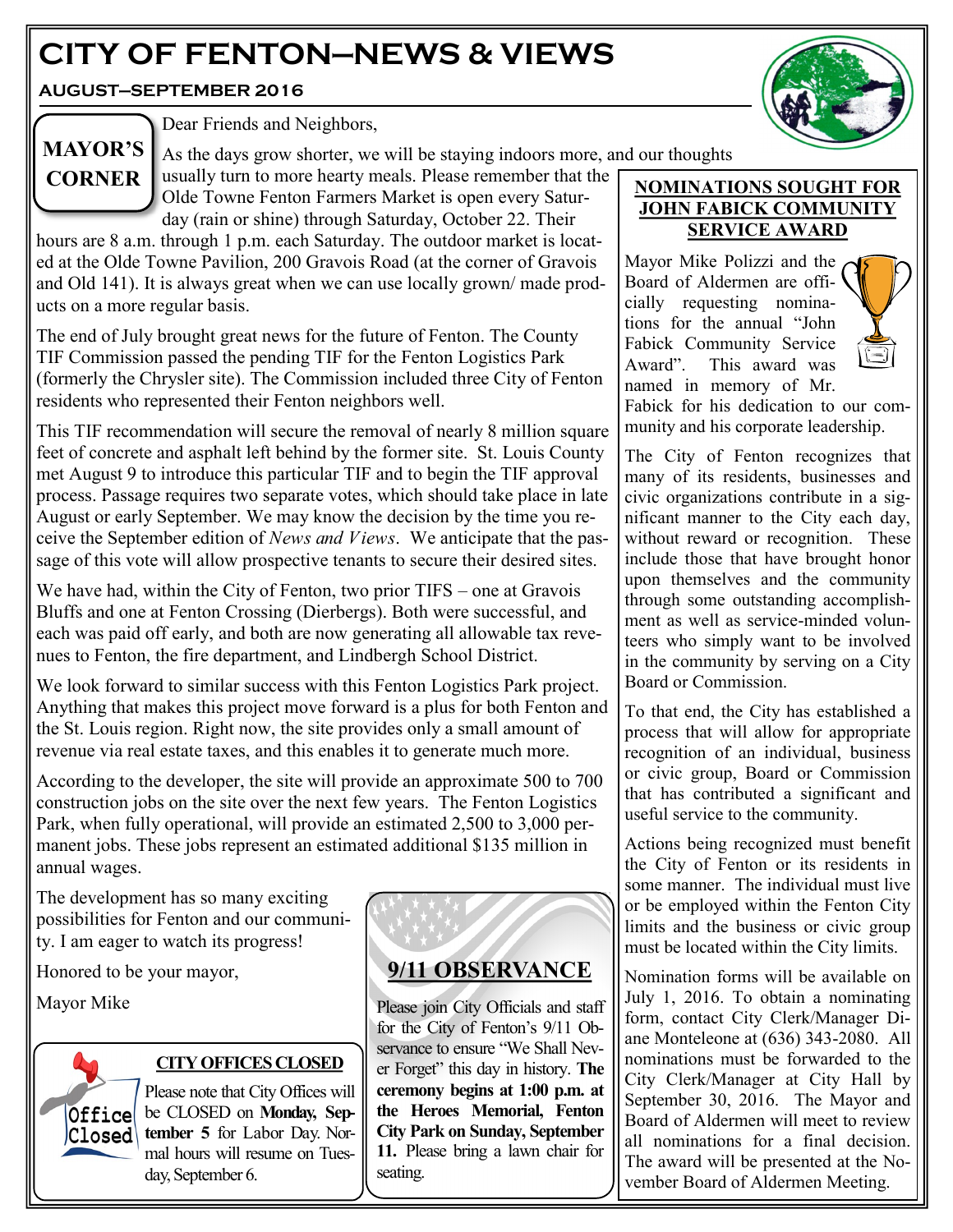#### **PLANNING & ZONING COMMISSION PUBLIC HEARING NOTICE**

On **Tuesday, September 6, 2016** the Planning & Zoning Commission will hold a Public Hearing at 7:00 p.m. during their regularly scheduled meeting at City Hall to consider the following:

#### **OLD BUSINESS:**

- $\checkmark$  Consideration of amendments to the Zoning Code pertaining to Sign Regulations.
- $\checkmark$  Consideration of amendments to the Zoning Code pertaining to Accessory Buildings, Structures and Uses and related definitions.

#### **NEW BUSINESS:**

- A Petition by Sonsvic, LLC d/b/a Motel 6 for a Special Use Permit for Outdoor Storage Containers at 1860 Bowles Avenue. The property is zoned "HP-1" Hospitality Park—Hotel, Restaurant, Entertainment Business Park.
- $\checkmark$  A Petition by Gravois Bluffs East 4B, LLC for Site Plan Review of a proposed 6,000(+/-) square-foot commercial building at 651 Gravois Bluffs Boulevard. The property is zoned "C-1" Commercial Zone District.
- $\checkmark$  Consideration of a Resolution of Intent to initiate review of the Zoning Code in its entirety for needed amendments and updates

For more information, please call Community Development at (636) 349-8110.

#### **NEW BUSINESS CORNER**

The following businesses have applied for an Occupancy Permit and are planning on calling Fenton "home":



**Prudential Cleaning (a d/b/a of Prudential Overall Supply)**

1607 Manufacturers Drive *(storage, warehouse & distribution of garments)*

**The Heart of America Chapter ABC Training Trust**

2275 Cassens Drive, Suite 140 *(office/training facility for construction non-profit)*



With the Labor Day holiday just around the corner, this is a reminder that there will be no trash pickup on Monday, September 5, 2016.

- Monday trash pickup will move to **Tuesday, September 6.**
- Thursday recycling will be picked up on **Friday, September 9.**

As always, if you have questions, please call City Hall at (636) 343-2080.

### **AREA CONSTRUCTION UPDATES**

# **River Road Resurfacing**

Curb and inlet work began in mid-August along the River Road. Milling and asphalt work will follow towards the end of the month and run into September.

#### **Parking Lot Resurfacing**

Resurfacing work has started on the parking lots of the parks in the City. The contractor will move from park to park, finishing up in City Park. Work is scheduled to be completed in September.

#### **Concrete Slab Replacement work**

The Concrete Slab Replacement Program is continuing. Wolfner Drive has been completely reconstructed from Larkin Williams Road to the dead end. Work has also been completed in Parkside Subdivision. Replacement in Winter View Estates Subdivision began August 15. Minor delays can be expected during the reconstruction of the roadways.

All work is weather dependent and start dates/completion dates are subject to change. Please be patient and drive safely through the work zones. If you have any questions, please contact Dan Howard or Matthew Budd at 636-349-8155.

| <b>SALES TAX REDISTRIBUTIONS TO ST. LOUIS COUNTY FOR JULY 2016</b>              |                    |                              |                    |                                   |                  |  |  |
|---------------------------------------------------------------------------------|--------------------|------------------------------|--------------------|-----------------------------------|------------------|--|--|
| "A" Sales Tax Summary                                                           |                    | "B" (Pool) Sales Tax Summary |                    | <b>Combined Sales Tax Summary</b> |                  |  |  |
| <b>Generated</b>                                                                | Redistributed      | <b>Generated</b>             | Redistributed      | <b>Generated</b>                  | Redistributed    |  |  |
| \$463,469                                                                       | $$230,875(49.8\%)$ | \$271,596                    | $$265,758(97.9\%)$ | \$735,065                         | \$496,632(67.6%) |  |  |
| Total amount for 2016 redistributed to St. Louis County is \$2,202,531 (63.1%). |                    |                              |                    |                                   |                  |  |  |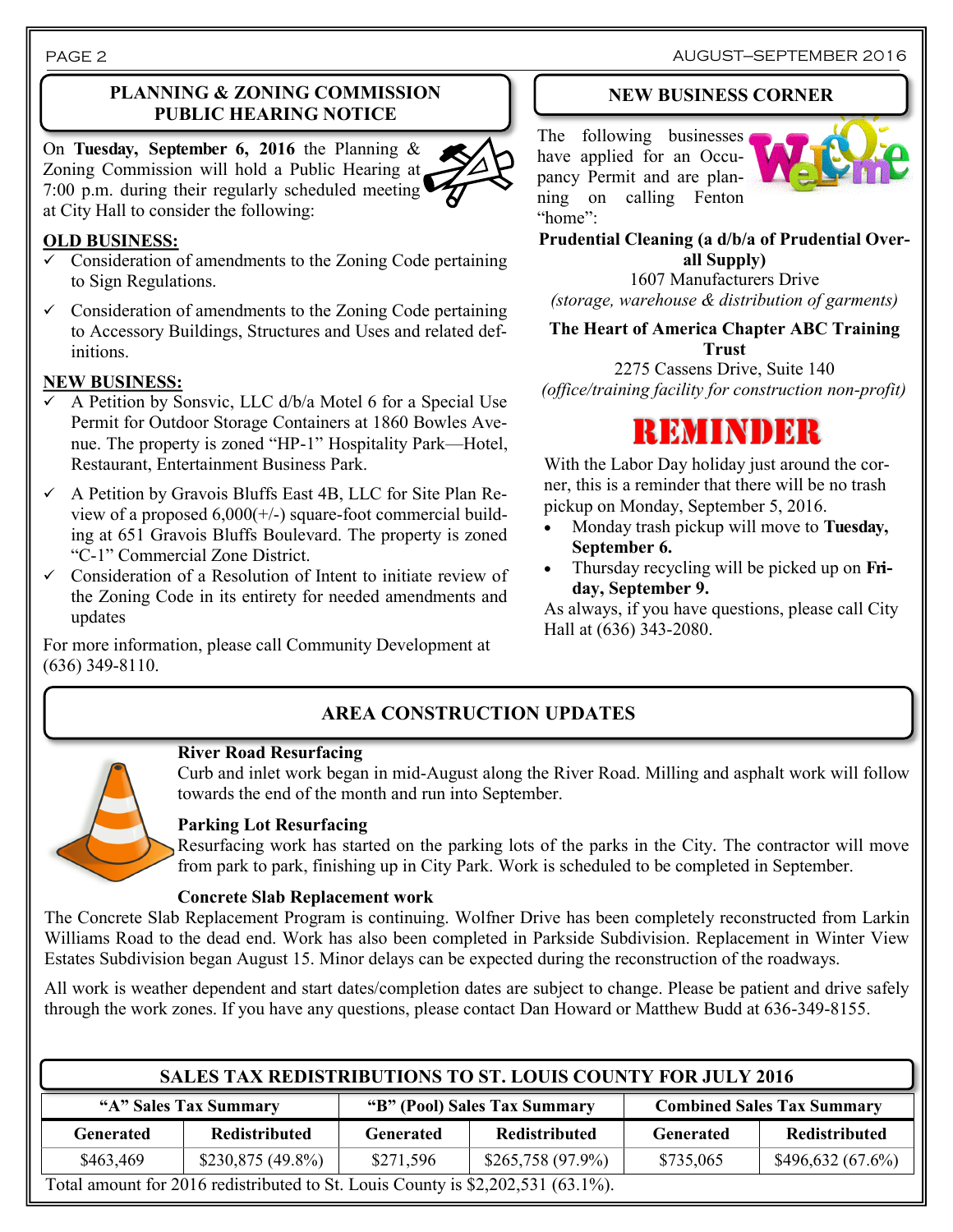PAGE 3 AUGUST—SEPTEMBER 2016

## **NOTICE OF PUBLIC MEETING**

The Mayor and Board of Aldermen are discussing the financial future of the City of Fenton. Within the last few years, the City has paid off the debt for the Gravois Bluffs TIF, the Fenton Crossing TIF and the Fabick Property bonds. The RiverChase bonds were paid off on April 1, 2016. The City is now debt free. The payment of the debt has created a significant increase of available funds in the Storm Water/Parks Fund. The Storm Water/Parks Sales Tax is restricted and can only be used for storm water projects or parks and recreation expenditures. Revenues received from RiverChase Programs (i.e. memberships, daily admission, parks and recreation fees, etc.) are not restricted and are presently deposited in the Storm Water/Parks Fund (along with the Parks Sales Tax).

The Mayor and Board of Aldermen would like the residents' input on using the revenues generated from RiverChase Programs to help fund street projects and operating expenditures which are now charged to the General Fund and/or the Capital Projects Fund. A Public Meeting will be held at 6:30 p.m. on Wednesday, September 14, 2016, to invite the residents to learn more about the issue and offer their input, comments or questions.

PUBLIC MEETING OF THE BOARD OF ALDERMEN 625 NEW SMIZER MILL ROAD WEDNESDAY, SEPTEMBER 14, 2016  $6:30 P M$ 

#### **NEW ORDINANCE CONCERNING RESIDENTIAL TRASH & RECYCLING CONTAINERS**

Per the recently adopted Ordinance #3606, all solid waste and recycling containers shall be stored within an enclosed structure, **OR** behind the front elevation of the residential structure, **OR** where the containers are not visible from the street.



#### **REMINDER FROM PUBLIC WORKS**



**Don't deposit leaves or lawn clippings in the street!** Please keep our gutters clear of leaves, grass clippings and debris to prevent them from being washed into storm sewers during rain events. Yard waste should be mulched or bagged and removed from your property. Thank you.

#### **ST. LOUIS COUNTY POLICE FENTON PRECINCT**

#### **COPS ON TOP AT SHOP 'N SAVE**



On **September 8th through 11th** the City of Fenton Officers will be teaming up with Shop 'n Save for Cops on Top. This is an opportunity for police officers to raise money for Missouri Special Olympics. The Special Olympics Mission is, "to provide year-round sports training

and athletic competition in a variety of Olympic-type sports for children and adults with intellectual disabilities, giving them continuing opportunities to develop physical fitness, demonstrate courage, experience joy, and participate in a sharing of gifts, skills and friendships with their families, other Special Olympics athletes, and the community." All Shop 'n Save stores in the area will be teaming up with local lawenforcement during this weekend. The City of Fenton Officers will be at 45 Gravois Bluffs Plaza between the hours of **10:00 a.m. and 6:00 p.m..** Officers will be collecting donations and selling Law Enforcement Torch Run Shirts.

#### **NATIONAL NIGHT OUT**

It's time for Fenton's National Night Out! This year it will take place Tuesday, October  $4<sup>th</sup>$  at Fenton's City Park Shelter #1 starting at 6:00 p.m. The Fenton Precinct, St. Louis County Police officers will supply Bar -B-Q, chips, drinks and frozen custard. Feel free to bring a side dish to add if you like. Everyone is welcome! The officers will be taking this opportunity to get to know the Fenton residents. The shelter has only 10 picnic tables, so lawn chairs are a good idea.

National Night Out is designed to heighten crime and drug prevention awareness; generate support for, and participation in, local anti-crime programs; strengthen neighborhood spirit and police-community partnerships; and send a message to criminals letting them know that neighborhoods are organized and fighting back.

**Neighborhood Policing Officer Aaron Dilks Precinct Phone (636) 349-8120, ext. 1123**

#### **FENTON HISTORICAL SOCIETY**

The monthly meeting of the Fenton Historical Society will be held on **Thursday, September 1, at 7:00 p.m.** The Fenton Historical Society is located at #1 Church Street in Olde Towne Fenton. For more information, call (636) 326-0808 or visit our website: **www.fentonhistory.com**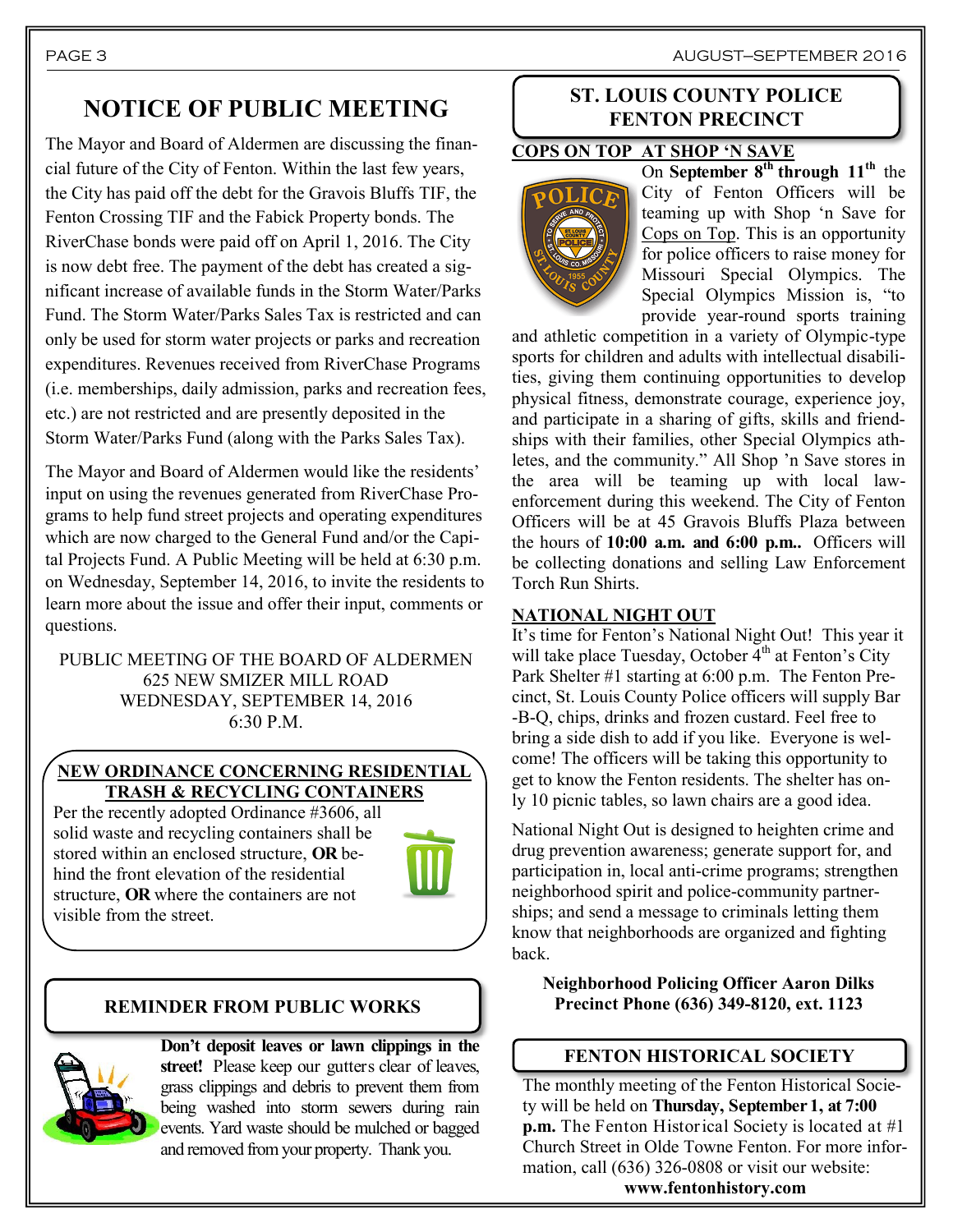#### **DECISIONS FROM THE JULY 28, 2016 BOARD OF ALDERMEN MEETING**

#### *DECISIONS*

 $\checkmark$  Approved to amend the 2016 Budget to add a separate line item under the Community Development Department for Municipal Code Revisions to the Zoning Code, Building Code and certain other sections of the Municipal Code.

### *ORDINANCES*

- **#3607** Ord. amending Chapter 400 of the Zoning Code of the City of Fenton, Missouri by repealing Subsection (B) of Section 400.030, "Definitions," and enacting a new Subsection (B).
- **#3608** Ord. amending Chapter 466 of the Zoning Code of the City of Fenton, Missouri by repealing Subsections (A)-(C) of Section 466.010 and enacting new Subsections (A)-(C) relating to the purpose of and uses within "OT-1" Olde Towne Historic Zone District Regulations.
- **#3609** Ord. amending Chapter 466 of the Zoning Code of the City of Fenton, Missouri by repealing Subsections (A)-(C) of Section 466.020 and enacting new Subsections (A)-(C) and (I) relating to the purpose of and uses within "OT-2" Olde Towne Family Entertainment/Commercial Zone District Regulations.
- **#3610** Ord. amending Chapter 466 of the Zoning Code of the City of Fenton, Missouri by repealing Subsections (B)-(C) of Section 466.030 and enacting new Subsections (B)-(C) relating to the uses within "OT-3" Olde Towne Mixed Use Zone District Regulations.
- **#3611** Ord. amending Chapter 466 of the Zoning Code of the City of Fenton, Missouri by repealing Subsections (A)-(C) of Section 466.050 and enacting new Subsections (A)-(C) and (J) relating to the purpose of and uses within "OT-5" Olde Towne Marina Zone District Regulations.
- **#3612** Ord. approving a Final Plat for Gravois Bluffs Plat Thirteen, subdividing 645 Gravois Bluffs Boulevard into two lots.
- **#3613** Ord. amending Chapter 600, "Intoxicating Liquor," by adding new Sections 600.056, 600.057, and 600.085 and repealing and enacting new Sections 600.080 and 600.055(A) of the Municipal Code of the City of Fenton.
- **#3614** Ord. readopting the City of Fenton's procedure to disclose potential conflicts of interests and substantial interests for certain City Officials, codified as Chapter 150 of the Municipal Code of the City of Fenton.
- **#3615** Ord. authorizing the Mayor to execute an amendment to the Agreement with Sungard Public Sector, Inc. to upgrade the City's Finance Software.
- **#3616** Ord. approving an Agreement with Hackett Security, Inc. for Security/ Fire Alarm Monitoring, Maintenance, and Repair Services in City of Fenton Buildings.
- **#3617** Ord. approving a Contract between the City of Fenton, Missouri and SC Engineering, LLC d/b/a Cochran for Engineering Design Services for the Old Gravois Road Phase II Project.
- **#3618** Ord. approving a Contract with Enviro Tech Services, LLC for Engineering Design Services for the River-Chase Roof Removal/Replacement Project.
- **#3619** Ord. repealing previous versions of the City's Cash Receipts Policy and amending Ordinance 2791 – Financial Policies Manual – to enact a new Cash Receipts Policy.
- **#3620** Ord. amending Chapter 505, "Existing Exterior Structures Code," of the Municipal Code of the City of Fenton, Missouri by repealing Chapter 505 and enacting a new Chapter 505, "Existing Exterior Structures Code."

#### **MOSQUITO CONTROL**



Summer is almost over, but the mosquitos are still out! Here are some ways to reduce the mosquito population in your neighborhood.

- Eliminate standing water sites where mosquitoes can breed.
- Clean out clogged rain gutters and downspouts so they won't hold water.
- Empty, clean and refill birdbaths on a weekly basis.
- If you have a pool, make sure the cover isn't holding water and breeding mosquitoes.
- Keep in mind that mosquitoes nest in vegetation and other protected places; keep the grass cut and bushes trimmed.

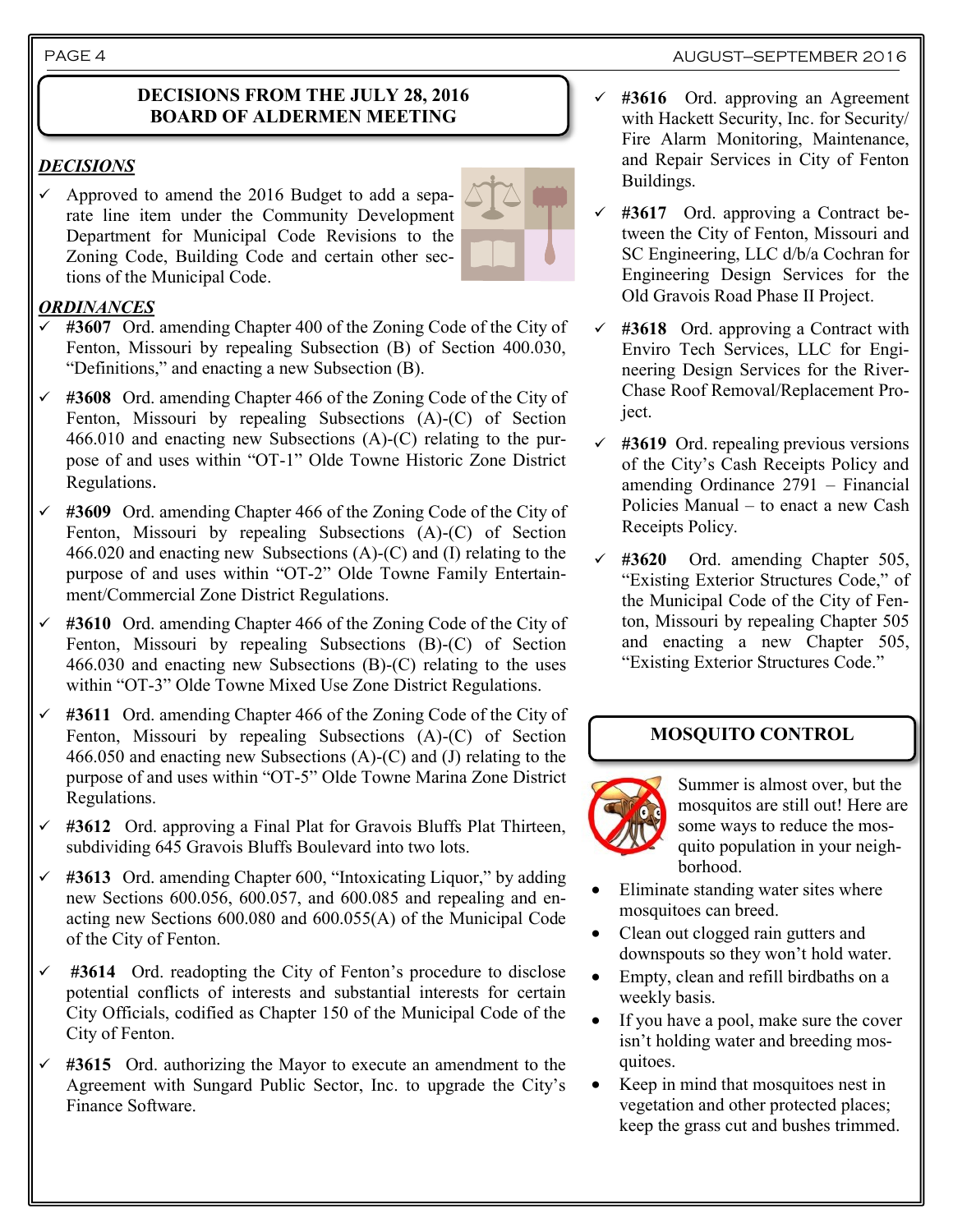### **PARKS & RECREATION**

#### **UPCOMING PROGRAM OFFERINGS**

For detailed information, including program fees and registration requirements, please call RiverChase of Fenton at **(636) 343-0067**  or visit our website at **www.fentonmo.org**.



#### **SENIOR (55+) LUNCH AND BINGO**

Join us for an hour of bingo and then lunch at 10:30 a.m. on **Wednesday, September 14.** Lunch is spaghetti and meatballs. Fee: \$6.50/person; registration required by Sunday, September 11.

#### **TAE KWON DO**

#### **For ages 6 and up**

Classes are held on Tuesdays and Thursdays. Next session starts September 13. Costs vary depending on age and level.

#### **PERSONAL TRAINING**

Let one of RiverChase's personal trainers assist you with your fitness needs. Packages as low as \$66 for three (3) half-hour sessions. Call RiverChase for more details or to book your appointment today.

#### **YOUTH SOCCER LEAGUES**

#### **Ages 3 to 4, 5 to 6 and 7 to 8 Coed**

This 6 game league provides the opportunity for recreational players to enhance their skills and knowledge of the game while learning sportsmanship in the process. Games will be held at Fenton City Park on Saturday mornings and afternoons. No scores or standings will be recorded. Players will receive a

numbered team t-shirt and award. An instructional day camp will be conducted by Ozzie Smith Sports Academy on September 24<sup>th</sup>. Times will be assigned to coaches. Uniforms and schedules will be distributed on this day. Last day to register is September  $10<sup>th</sup>$ . Games begin October 1st. **Coaches are needed and will receive a free registration credit at the end of the season!** Cost is \$60 for Resident/Member and \$70 for Non-Resident.

#### **INSTRUCTIONAL SOCCER**

#### **Ages 3 to 8 (must be 3 at registration)**

Get ready for the Fall Soccer League with our Instructional Soccer Program at Fenton City Park. Participants will learn the fundamentals of dribbling, passing, and shooting. Classes will meet Saturdays for 50 minutes and be instructed by Ozzie Smith Sports Academy. This is a 3-week class beginning August  $27<sup>th</sup>$  (off for Labor Day) and will be held at soccer field 7 at Fenton City Park. Ages 3 to 5 will start at 10:00 a.m. Ages 6 to 8 will start at 11:00 a.m. Cost is \$35 for Resident/Member and \$45 for Non-Resident.



#### **GIRLS NIGHT OUT/DATE NIGHT**

Need a free, laid-back girls night, date night or movie night with the family? Join us **Saturday, September 17th** for Pitch Perfect 2 on the Big Screen outside on the lawn at RiverChase. Bring your own refreshments, but please no glass bottles. Bring your own lawn chairs and blankets. Admission is free and the movie will start at approximately 8:00 p.m.

#### **FENTON FAMILY BIKE FEST**

Join in on the fun and enjoy a leisure ride around Fenton City Park and along the Meramec River on **Sunday, September 25th** from 12:00 p.m. to 3:00 p.m. Start and Finish is at Olde Towne Fenton Pavilion (200 Gravois Rd.) There will be 3



or 8 mile routes available. There will also be community vendors and music. This is a free event, but registration is required with giveaways to the first 75 people registered. Helmets are required. Sponsored by Renewal by Andersen and Neighbors Credit Union. Register by calling RiverChase at 636-343-0067.

#### OLDE TOWNE FENTON FARMERS MARKET



The Market is open every Saturday, through October, from 8:00 a.m. to 1:00 p.m. at the Olde Towne Pavilion located at 200 Gravois Road. Visit our

Facebook page for a list of vendors and special events throughout the season.

> **www.facebook.com/ FentonFarmersMarket**

*"By all these lovely tokens September days are here, with summer's best of weather and autumn's best of cheer." - Helen Hunt Jackson*







@FentonParks @FentonParks www.facebook.com/FentonParks www.facebook.com/FentonFarmersMarket